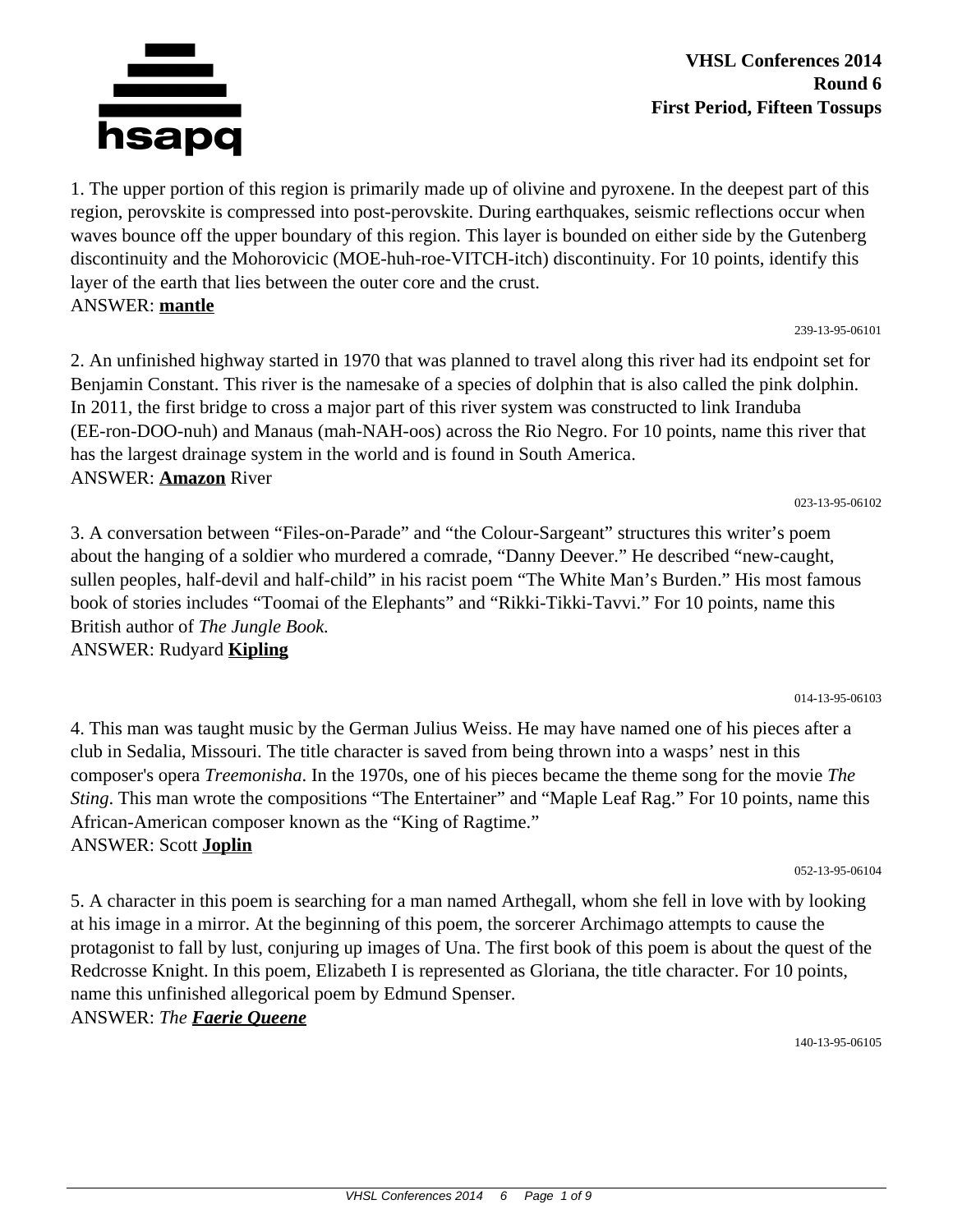6. This player left the Pittsburgh Pirates after winning the MVP award in 1992. At AT&T Park, this player holds the record for hitting the most "splash hits" into McCovey Cove. Marc Ecko spent three quarters of a million dollars to buy a ball hit by this man, which Ecko marked with an asterisk and gave to the Hall of Fame. For 10 points, name this baseball player who controversially broke Hank Aaron's home run record in 2007 after being linked to steroid use.

ANSWER: Barry Lamar **Bonds**

7. John Good testified that this person used "MMA-style" moves. Don West used a knock-knock joke to point out that almost everyone had heard of this man, who used the expression "cracker" when talking to Rachel Jeantel. Barack Obama remarked that his hypothetical son would look like this person. He was killed when returning from a trip to buy Skittles and fruit drink from a 7-11 in Sanford, Florida. For 10 points, name this African-American teenager killed by George Zimmerman in 2012. ANSWER: Trayvon **Martin**

#### 052-13-95-06107

023-13-95-06106

8. This organization was headquartered at the "Marble Palace," and its president repeatedly pleaded the Fifth before a Senate Select Committee chaired by Robert F. Kennedy. FDR's Fala Speech was delivered at a campaign dinner before this organization. A leader of this organization partnered with mobster Johnny Dio to unseat his rival Dave Beck and gave the reply "we'll see" after it was expelled from the AFL-CIO. For 10 points, name this blue-collar labor union led by the disappearing Jimmy Hoffa. ANSWER: International Brotherhood of **Teamster**s, Chauffeurs, Warehousemen and Helpers of America [or **IBT**]

020-13-95-06108

9. This letter denotes an unusually left-handed tightly coiled form of DNA, and diagramming out electron flow in photosynthesis gives a "scheme" denoted by this letter. Slater's rules are used to compute a quantity denoted by this letter with the subscript "e f f". This letter also denotes a complex-valued generalization of the resistance, and also denotes the atomic number of a nucleus. For 10 points, name this letter, whose blackboard form denotes the set of all integers. ANSWER: **Z**

#### 048-13-95-06109

10. This man ordered the hasty construction of the Sviyazhsk (svee-ESK) fort during his campaign against Kazan. In a movie about this man, a feast changes from black and white to color when some of his bodyguards begin to dance. This subject of a 1944 Sergei Eisenstein film celebrated his conquest of Kazan by having St. Basil's Cathedral built. This ruler founded the oprichniki (op-rich-NEE-kee) after his wife Anastasia died. For 10 points, name this tsar of Russia known for his extreme cruelty. ANSWER: **Ivan the Terrible** [or **Ivan IV**; or **Ivan the Awesome**; prompt on **Ivan**]

186-13-95-06110

11. This novelist wrote a novel narrated by Reverend Wicks Cherrycoke about an astronomer and a surveyor who mark out their namesake line. This author of *Mason & Dixon* created the fictional Tristero organization in a novel about Oedipa Maas (ED-uh-puh MAHS). The explosions of V-2 rockets are related to the sexual exploits of this author's character Tyrone Slothrop. For 10 points, name this postmodern American novelist of *The Crying of Lot 49* and *Gravity's Rainbow.* ANSWER: Thomas **Pynchon**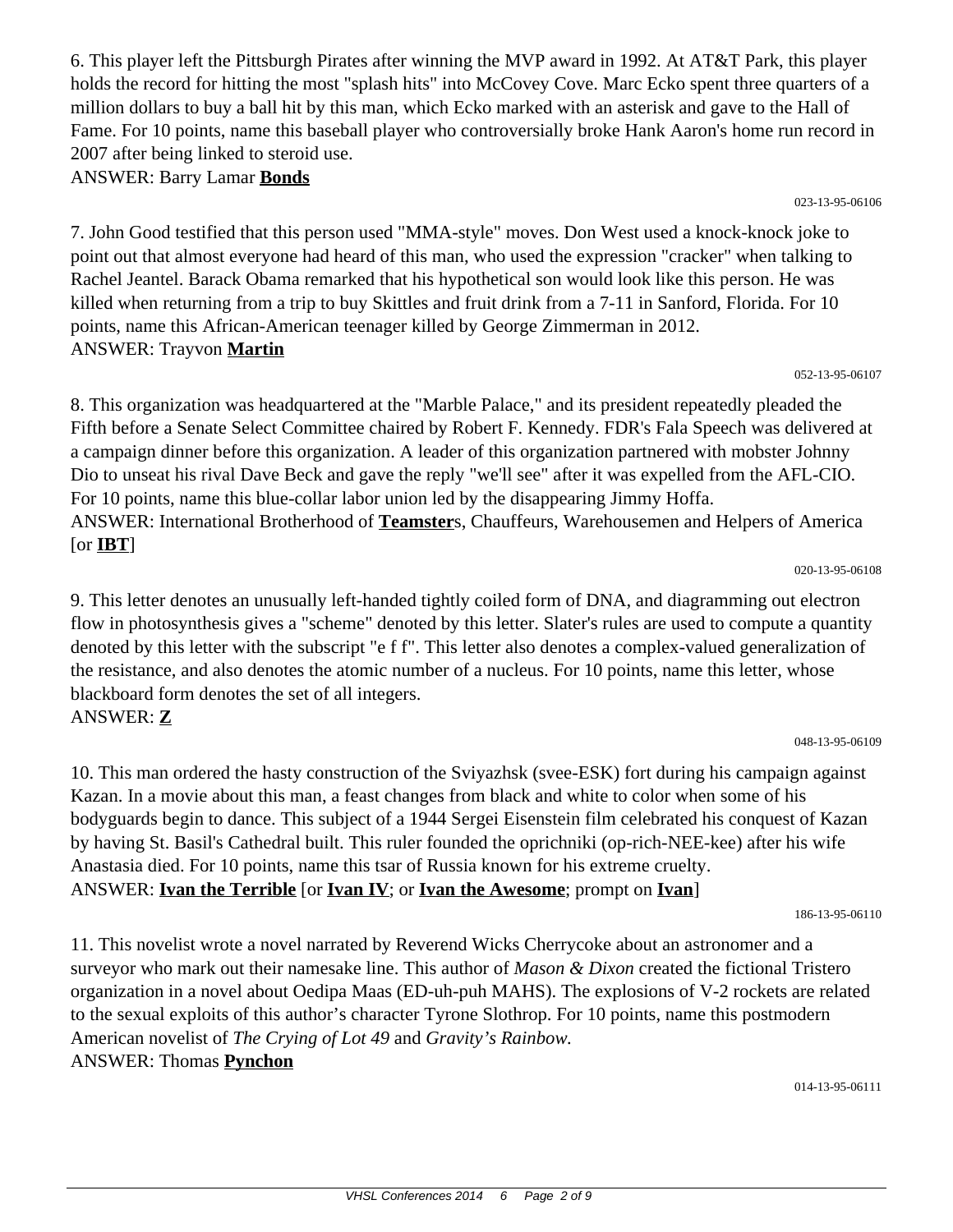12. This man's disguise as a princess was revealed when he drew a sword out of the various gifts prepared by Odysseus. This man fell in love with Polyxena (puh-LIX-ay-nuh), whose brother went on to kill him. He refused to fight after Agamemnon took Briseis away from him, but returned to avenge his best friend Patroclus. He fastened Hector's body onto his chariot and dragged it around Troy for twelve days. For 10 points, name this Greek warrior whose only weakness was his heels. ANSWER: **Achilles**

227-13-95-06112

13. In this novel, a woman receives a lock of her hair after being informed that her beloved is engaged to Miss Grey. This novel's central family is forced out of Norland Park after their patriarch dies. Willoughby woos one of the protagonists of this novel, who ends up marrying Colonel Brandon. A character in this novel is relieved to learn that Lucy Steele is not engaged to Edward Ferrars. For 10 points, name this Jane Austen novel whose title traits are embodied by Marianne and Elinor Dashwood. ANSWER: *Sense and Sensibility*

192-13-95-06113

14. Massaging a bulb named for these structures distinguishes types of tachycardia. Visceral fibers originating from bodies named for these structures go to the glossopharyngeal (GLAH-soh-fuh-RIN-jee-ul) nerve, and those bodies are chemoreceptors that monitor pO2 changes. Along with the subclavian arteries, they are the first structures to come off the arch of the aorta before dividing into external and internal branches in the neck. For 10 points, name these arteries that carry blood to the head. ANSWER: **carotid** arteries

048-13-95-06114

15. Often excluded from the list of casualties of this event is Roger Peterson, the pilot of the Beechcraft Bonanza involved. Not present for it were Tommy Allsup and Waylon Jennings, who ceded their seats to a coin toss and a sick J.P. Richardson. This event took place on February 1959 and killed The Big Bopper, Ritchie Valens and Buddy Holly. For 10 points, name this plane crash referred to repeatedly in Don McLean's "American Pie."

ANSWER: "The **Day the Music Died**" [or descriptive answers such as "the plane **crash** that killed Buddy **Holly**" until the relevant names are read in the question; check against the remainder of the question for correctness]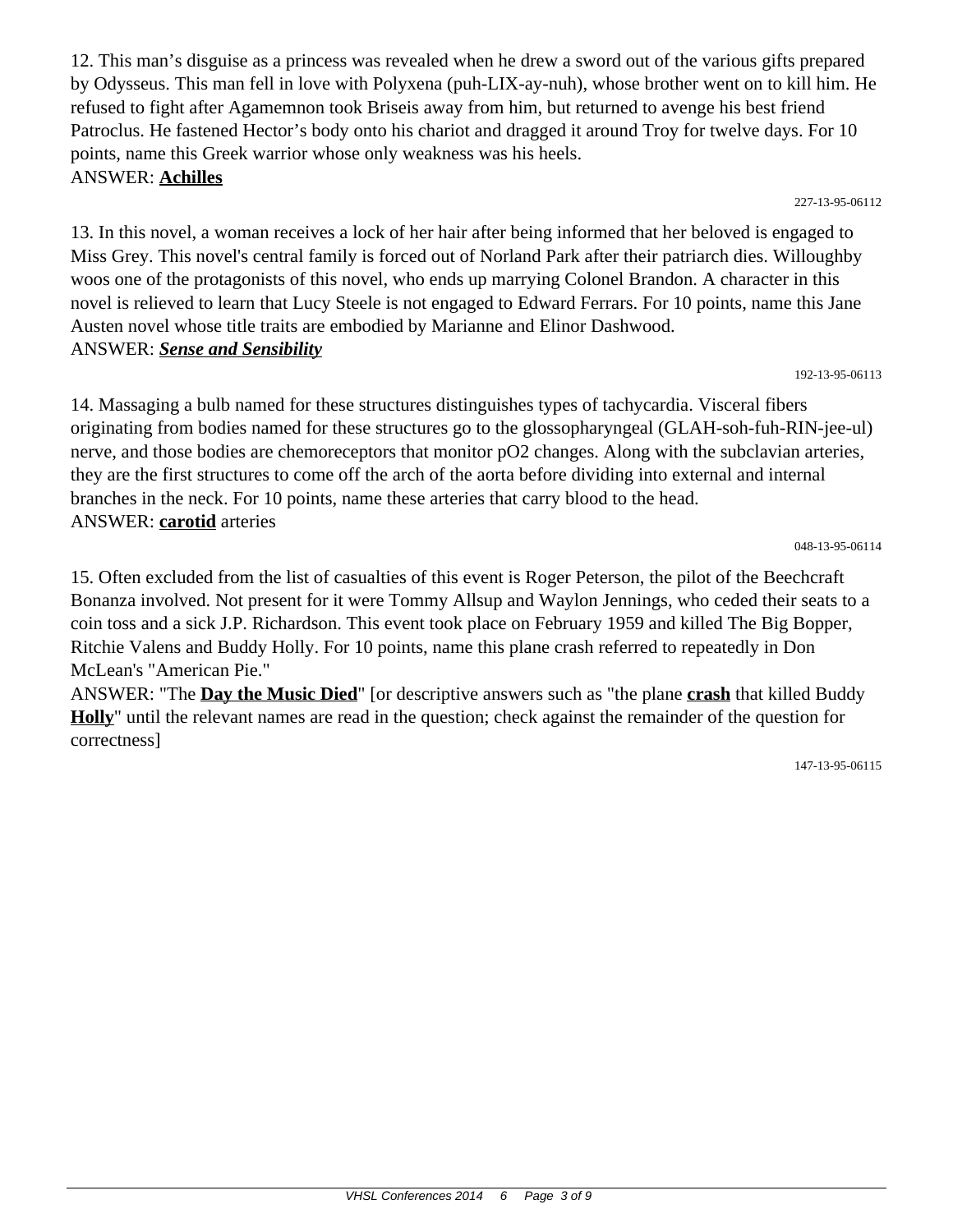

**VHSL Conferences 2014 Round 6 Directed Round**

1A. What polyptych created by Hubert and Jan van Eyck shows the adoration of the bleeding Lamb of God in its bottom-center panel? ANSWER: *Ghent Altarpiece*

1B. What epic novel by Leo Tolstoy follows the Bezukhov and Rostov families? ANSWER: *War and Peace* [or *Voyna i Mir*]

2A. Oedipus unwittingly killed what father of his at a crossroads? ANSWER: **Laius**

2B. What type of number is often written a plus b i? ANSWER: **complex** numbers

3A. What Byzantine emperor was challenged by the Nika riots? ANSWER: **Justinian** I [or **Justinian** the Great]

3B. What husband of Clara Wieck composed symphonies nicknamed the "Rhenish" and "Spring"? ANSWER: Robert **Schumann**

4A. What small, Teflon-coated magnetic rods are placed in solutions in order to mix them by spinning? ANSWER: magnetic **stir bar**s [or **flea**s; or magnetic **stirrer**; prompt on magnetic **spinner**s]

4B. Different types of stars are organized in what chart that plots luminosity versus temperature? ANSWER: **Hertzsprung-Russell** diagram [or **HR** diagram]

5A. What river forms the border between the U.S. and Mexico as it flows from Colorado to the Gulf of Mexico?

## ANSWER: **Rio Grande** River

5B. What object-oriented language was originally developed by James Gosling at Sun Microsystems and uses a namesake virtual machine?

## ANSWER: **Java**

6A. In what country did the Carnation Revolution take place in 1974? ANSWER: **Portugal** [or **Portuguese Republic**]

6B. This is a 20-second calculation question. A fair coin is tossed four times in a row. What is the probability there will be at least 3 consecutive heads flipped? ANSWER: **3/16**

7A. This is a 20-second calculation question. In a right triangle, if the leg opposite an angle of theta has length 6 and the triangle has area 24, what is the cosine of theta? ANSWER: **4/5**

7B. Silla and Goguryeo (go-GUR-yo) were some of the early kingdoms on what Asian peninsula? ANSWER: **Korea** [or the **Korean** Peninsula]

8A. What Comedy Central sketch comedy show starring *MADtv* alums has included sketches called East/West College Bowl, Substitute Teacher, and Continental Breakfast? ANSWER: *Key & Peele*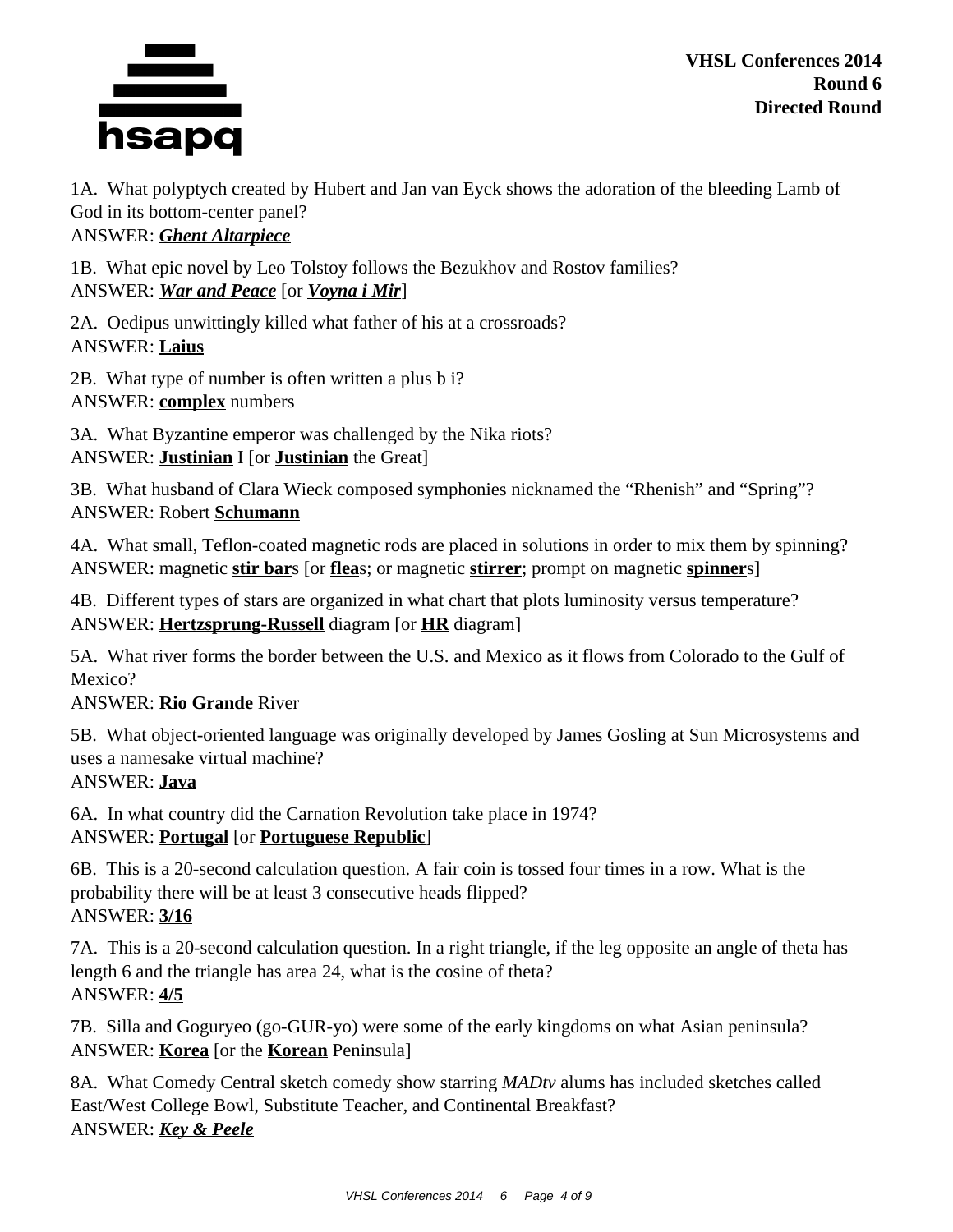8B. What wife of Uriah the Hittite became the mother of Solomon after marrying King David? ANSWER: **Bathsheba**

9A. What American businessman founded the University of Chicago with money he earned from creating the Standard Oil Company? ANSWER: John D. **Rockefeller**

9B. The Awami (ah-WAH-mee) League holds power in what Asian country where a 2012 factory fire killed 112 textile workers?

## ANSWER: **Bangladesh**

10A. This is a 30-second calculation question. What is the result, in simplest form, when you divide the quantity 5 plus i by the quantity 1 plus i?

# ANSWER: **3 minus 2i**

10B. This is a 30-second calculation question. An equilateral triangle and a hexagon have the same perimeters. If the area of the triangle is 18, what is the area of the hexagon? ANSWER: **27**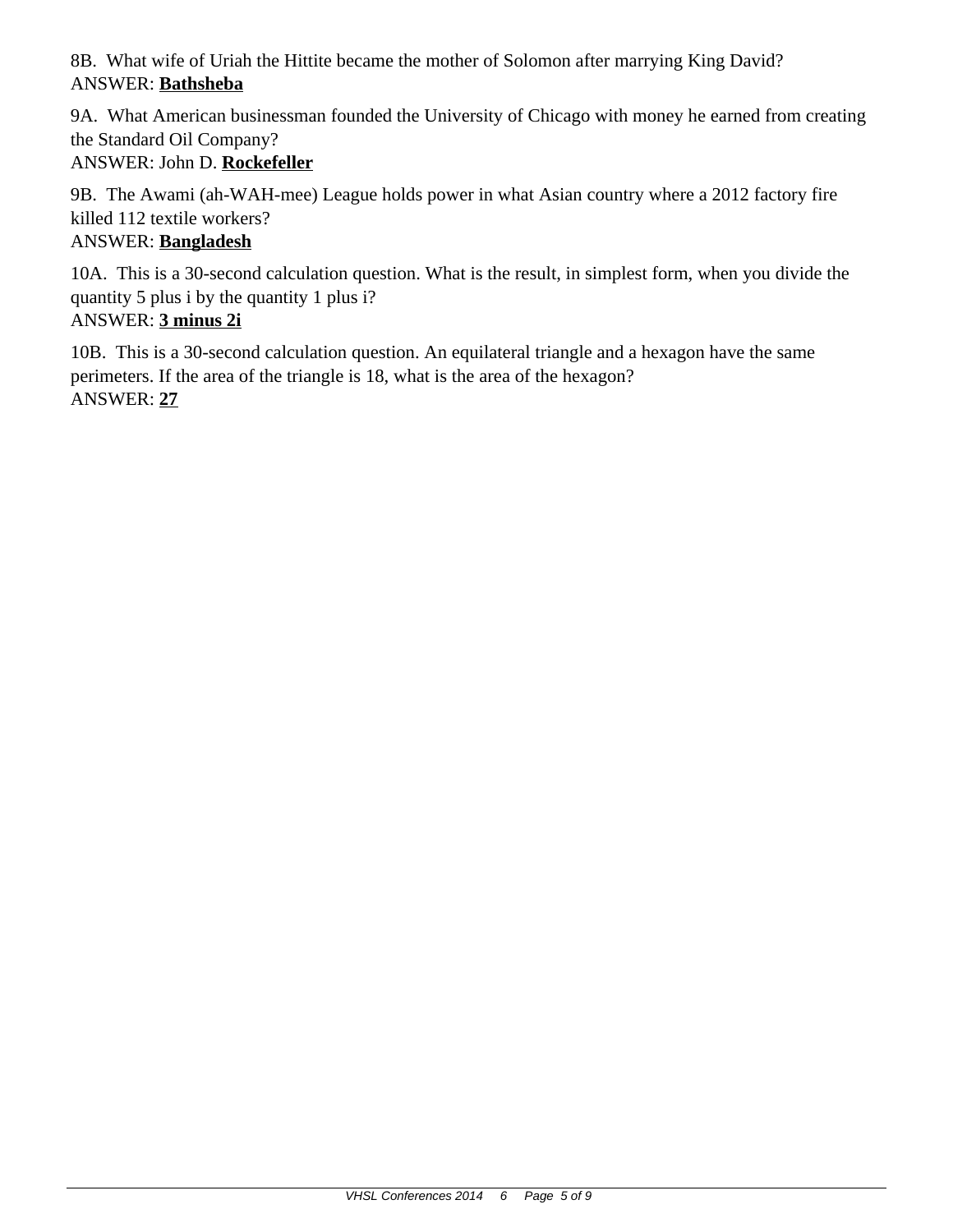

1. Much commentary has been invited by this novel's intensely sexual chapter "A Squeeze of the Hand." A man named Elijah questions the protagonist about the state of his soul after hearing he has signed a contract along with his roommate, who along with Daggoo and Tashtego works as a harpooner. In this novel, the megalomania of Captain Ahab leads to the deaths of everyone but Ishmael. For 10 points, name this novel about the pursuit of a white whale written by Herman Melville. ANSWER: *Moby-Dick*

014-13-95-06117

2. While testing this experiment, Ernest Marsden detected particles at angles more than ninety degrees. One result of this experiment showed that matter was mostly made up of empty space. The setup for this experiment involved an alpha particle emitter pointed at a thin layer of the namesake element. This experiment disproved the plum pudding model of the atom and showed the existence of a positively charged nucleus. For 10 points, identify this experiment conducted by Ernest Rutherford. ANSWER: Rutherford **gold foil** experiment [or **Geiger**-Marsden experiment; or **Rutherford** gold foil experiment until "Ernest Rutherford" is read]

239-13-95-06118

3. This poem's speaker recalls a simple compliment as "cause enough for calling up that spot of joy" on another character's cheek. The speaker of this poem laments a heart "too soon made glad, too easily impressed." This poem's speaker calls attention to a portrait of the title woman painted by Fra Pandolf. This poem is spoken by the Duke of Ferrara, who accidentally implies he had her murdered. For 10 points, name this dramatic monologue written by Robert Browning.

ANSWER: "**My Last Duchess**"

4. The shift in this quantity in one process is equal to h over mc times quantity one minus cosine theta, and h over mc is often called the "Compton" type of it. For a particle in a box, it is equal to 2L over the principal quantum number. Its observed value divided by its emitted value gives one plus the redshift. It varies between 400 and 700 nanometers for visible light and is inversely proportional to the frequency. For 10 points, name this quantity, the distance between two peaks of a wave. ANSWER: **wavelength**

048-13-95-06120

014-13-95-06119

5. This author included the stories "You Can't Tell a Man by the Song He Sings" and "Defender of the Faith" along with the title novella in his early collection *Goodbye, Columbus.* The professor Coleman Silk passes as white in his novel *The Human Stain,* which is narrated by his recurring character Nathan Zuckerman. For 10 points, name this Jewish-American novelist of *American Pastoral* and *Portnoy's Complaint.*

ANSWER: Philip **Roth**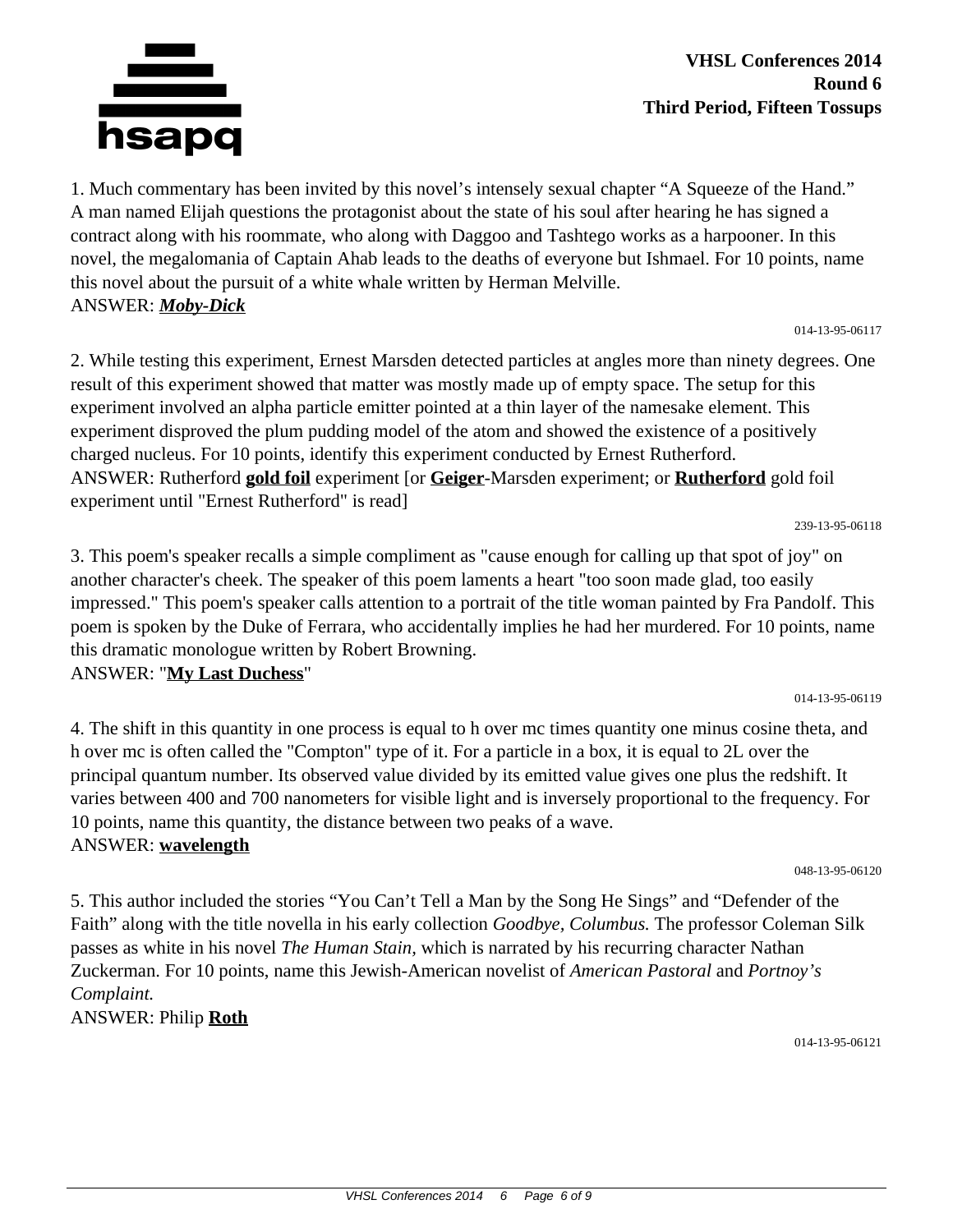6. The diagonal terms of the stress-energy tensor represent this quantity. The change in this quantity is equal to 8 eta L Q over pi r to the fourth according to Poiseulle's equation. This quantity is equal to rho times g times h in one system, and this quantity is distributed throughout an incompressible fluid according to Pascal's principle. For 10 points, name this quantity often measured in millimeters of mercury, which is equal to force divided by area.

ANSWER: **pressure**

7. This man was defended by Francis Scott Key after beating William Stanberry with a cane on Pennsylvania Avenue. He became fluent in Cherokee after living with a tribe for a few years in his youth. As governor of Texas, he resigned instead of endorsing the secession of Texas from the Union. Earlier, he forced the Treaty of Velasco by defeating Santa Anna at San Jacinto (ha-SEEN-toe). For 10 points, name this first president of the Republic of Texas. ANSWER: Sam **Houston**

048-13-95-06122

8. One of these proteins extracted from M-MLV has an error rate of around one in thirty thousand, and this protein is encoded by long-terminal-repeat containing transposons. Efavirenz and nevirapine are members of one class of inhibitors of this protein, which is also inhibited by a drug that causes chain termination, called AZT. This protein is encoded by the pol protein of a certain lentivirus. For 10 points, name this protein encoded by HIV, which allows the synthesis of DNA from RNA. ANSWER: **reverse transcriptase** [or **RT**]

9. Andy Warhol shot an eight hour silent film consisting of a single shot of this building at night. In 1945, it was seriously damaged when a B-25 crashed into it due to heavy fog. The firm of Shreve Lamb and Harmon originally designed this building to have a docking site for zeppelins. It competed for the title of world's tallest building against the 40th Wall Street and the Chrysler Building. For 10 points, name this building which is often used as a symbol for New York and is named after the state's nickname. ANSWER: **Empire State Building**

015-13-95-06125

together yield the total pressure of the gas. For 10 points, name this early British chemist who developed an atomic theory of matter and devised a namesake law of partial pressures. ANSWER: John **Dalton** 239-13-95-06126 11. In one play by this author, which is set in Illyria, the communist Hugo is sent to assassinate his party's leader Hoederer on charges of betrayal. Another of this author's plays ends with a character getting stabbed, but that victim responds by laughing and remarking she is already dead. This author of *Dirty Hands* wrote a play in which Estelle and Inez join a room with Garcin, who exclaims "Hell is other

*Chemical Philosophy.* This scientist's studies of gases revealed that the components of a gas summed

people!" For 10 points, name this existentialist French playwright of *No Exit.* ANSWER: Jean-Paul **Sartre**

140-13-95-06127

048-13-95-06124

### 10. This man theorized that the vitreous humour in his eyes was tinted blue when he discovered his color blindness. This scientist promoted a theory originally speculated by Democritus in the book *New System of*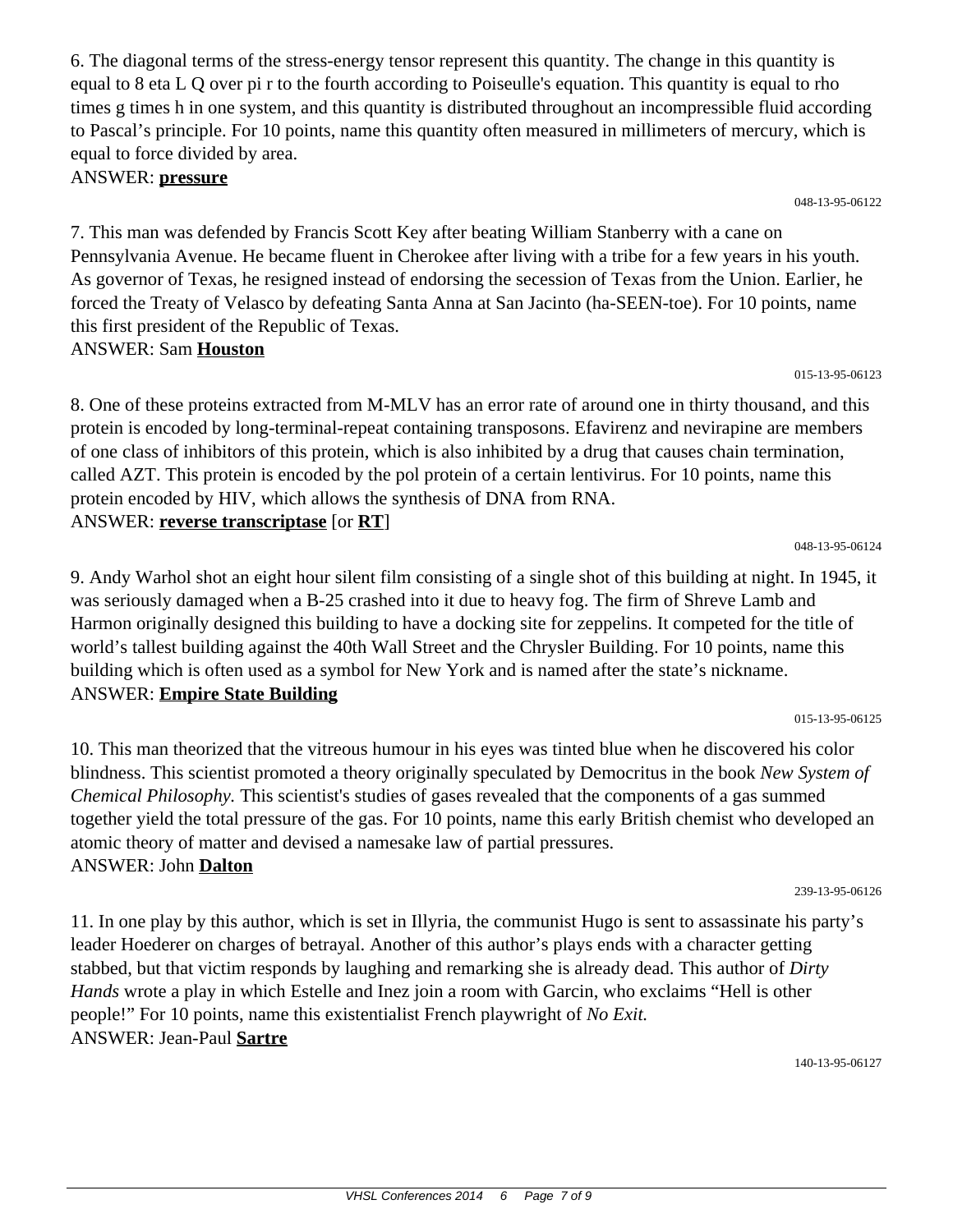12. Hats worn during this event are made of real or imitation goat hair. A right-wing geology student detonated an explosive at this event in 1980, injuring hundreds. This event is held on a field named for Princess Therese, whose marriage to Ludwig I was the basis for the first one. In one of its thirty-four tents, the mayor ceremonially yells "It's tapped!" after the first beer keg is opened. For 10 points, name this Munich festival which takes place on the first week of a fall month. ANSWER: **Oktoberfest**

020-13-95-06128

13. This language is regulated by the "Allgood Law," which was used to crack down on a Georgia Tech branch campus for using English on its website. A variant of this tongue spoken by Asian servants was called "Tay Boi," and a version in the Americas is called "Acadian." This is the predominant language in Wallonia, and a majority of the world's speakers of it live in Africa, in such countries as Gabon. For 10 points, name this Romance language, spoken as the first language in Quebec. ANSWER: **French** [or le **francais**]

052-13-95-06129

14. This man created a namesake hierarchy to categorize "context-sensitive" and "context-free" languages. He argued that a "poverty of the stimulus" discredited behaviorist explanations for language development. This man composed the sentence "colorless green ideas sleep furiously" in *Syntactic Structure* as an example of a sentence that was grammatically correct, but made no sense. For 10 points, name this MIT linguist who established the concept of generative and universal grammar. ANSWER: Noam **Chomsky**

227-13-95-06130

15. Molecules loosely associated with this structure are removed using carbonate extraction while molecules embedded in it are removed using Triton X-100. This structure is separated into the N and P faces by freeze fracture, and contains microdomains called rafts. This structure, modeled by Singer and Nicolson's fluid mosaic model, consists of amphipathic phospholipid molecules arranged in a bilayer. For 10 points, name this structure which separates the inside and outside of a cell. ANSWER: plasma **membrane** [or cell **membrane**; or cytoplasmic **membrane**]